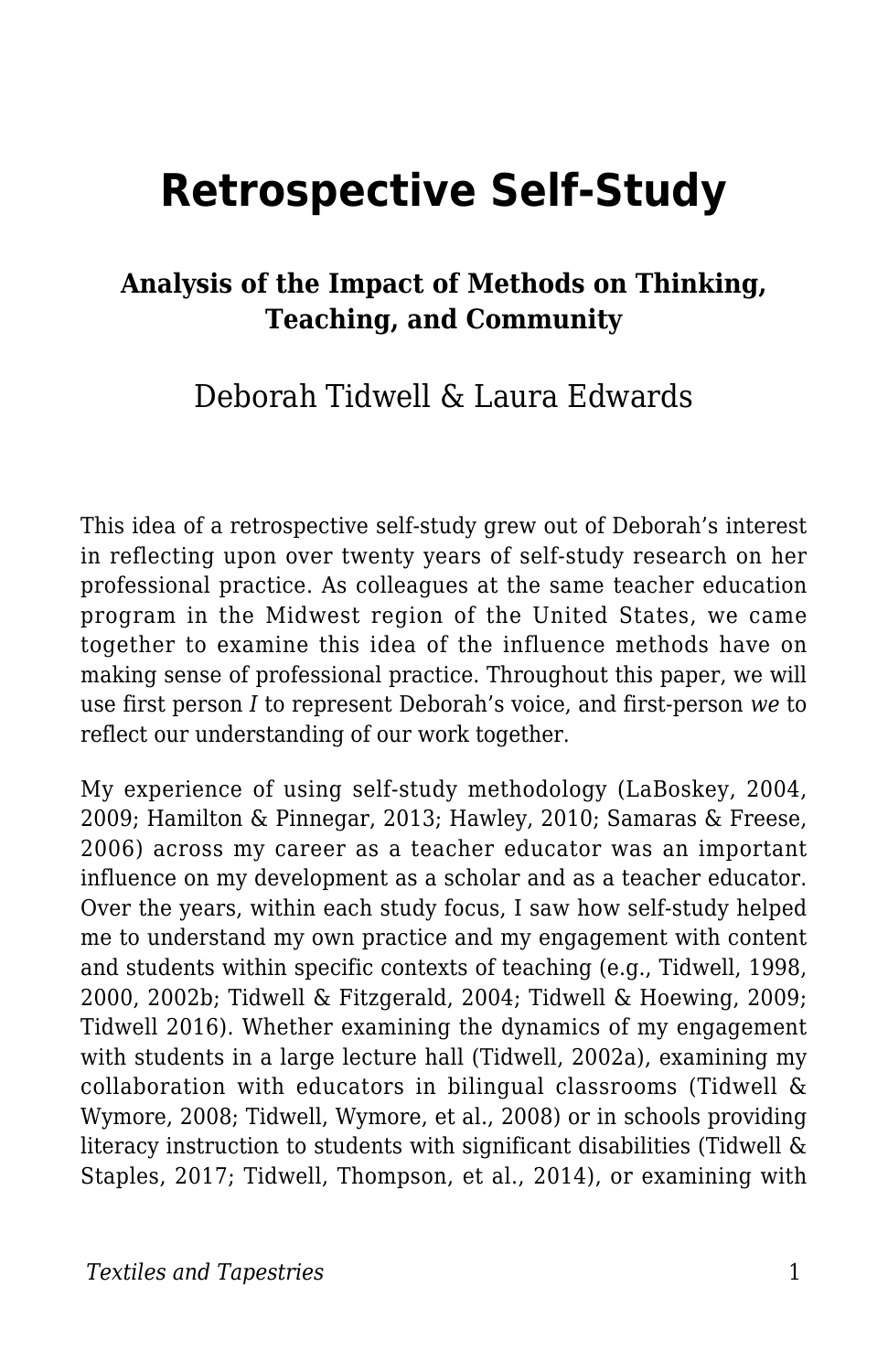colleagues our use of humor in teaching (Muchmore et al., 2016), selfstudy was my methodology of choice to examine practice.

Within self-study, the methods by which I gathered data and determined meaning evolved and changed over time. While I have an overall understanding of the influence of one study on the development of another, I have not attempted a larger examination of the impact of self-study across my work. This paper presents our attempt at an analysis of my self-study research over time, and in particular the methods I used within self-study methodology. We examined how the use of self-study methods informed my understanding of practice and of teaching and teacher education. Borrowing from frameworks in the literature on developing self-study research (Pinnegar & Hamilton, 2009; Paugh & Robinson, 2009; Samaras, 2011), we defined method as data (*what* is being gathered), to answer the research question(s) of the study, and the data collection (*how* data are gathered) and analysis (the *process* of examination of that data).

The examination of my self-study research was influenced by what Bullock and Peercy (2018) refer to as "taking a 'turn' on the reflexive turn… to move beyond individual stories…toward an explanation of how such a turn changes their practice and contributes to research more broadly" (p. 21). Through a retrospective examination of over 20 years of self-study research, this paper attempts to address the following question: Within my use of self-study methodology, what is the impact/influence of my use of self-study methods on my understanding of my own practice and a broader understanding of meaning making?

### **Methods**

Narrative analysis of personal and professional histories (Kitchen, 2005; Webster & Mertova, 2007; Young & Erickson, 2011) was used in the retrospective analysis of the data along with the process of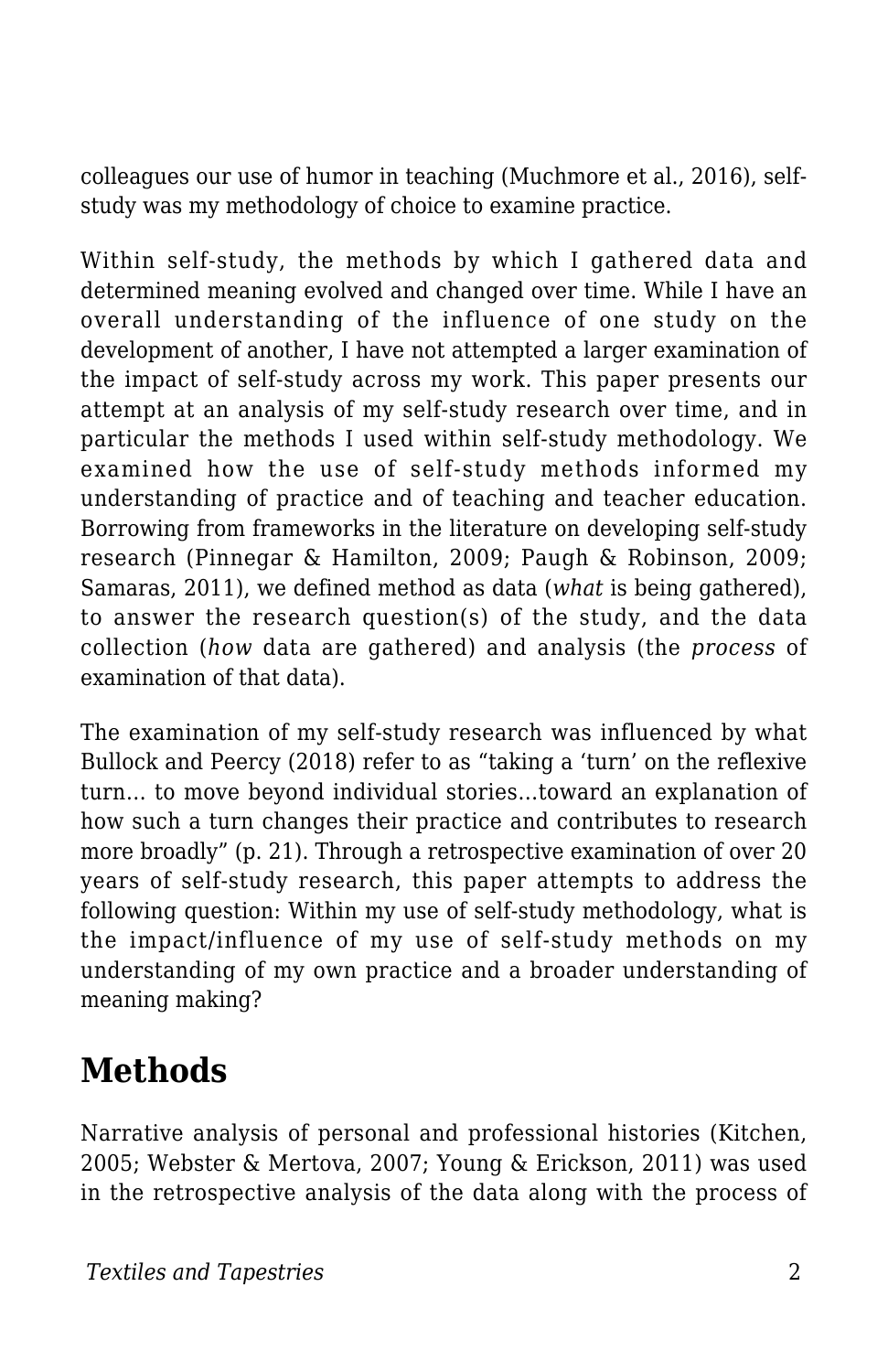concept analysis found in the work of Walker and Avant (2014) where they address the creation of conceptual meaning within theory development. Goodman's (2014) notion of retrospective miscue analysis in reading also informed our thinking about how the reflection on what has occurred can be reviewed within both past and present contexts to make meaning of the initial engagement.

Narrative analysis provided a frame for examining the papers and publications, while concept analysis shaped themes during the analysis process. Throughout the study, the use of retrospective analysis helped to pull together data over time to make meaning. Data selection

This study focused specifically on self-study research presented at conferences or published in conference proceedings, in journals, or in book chapters. In determining what was considered *my self-study research*, I thought through what I meant by the term *my* and focused specifically on what I saw as the study of my own practice. As I sought to eliminate studies in which I was the critical friend, it became less clear as a distinct variable because some of the self-study research of another's practice also provided the opportunity for me to examine my own practice using my colleague's lens as a critical friend. My final selection defined the notion of my self-study research as any research in which I attempted to engage in the examination of my own practice through self-study methodology. In addition, each presentation at the biennial Castle Conference was only counted once as a publication in the conference proceedings.

## **Data Analysis Process**

We examined a total of 26 artifacts, representing ten national conference presentations, eight published castle proceedings articles, seven book chapters, and one journal article. Data were coded using the following process. A driving focus within the process of data analysis was to more closely examine the change (if any) in artifacts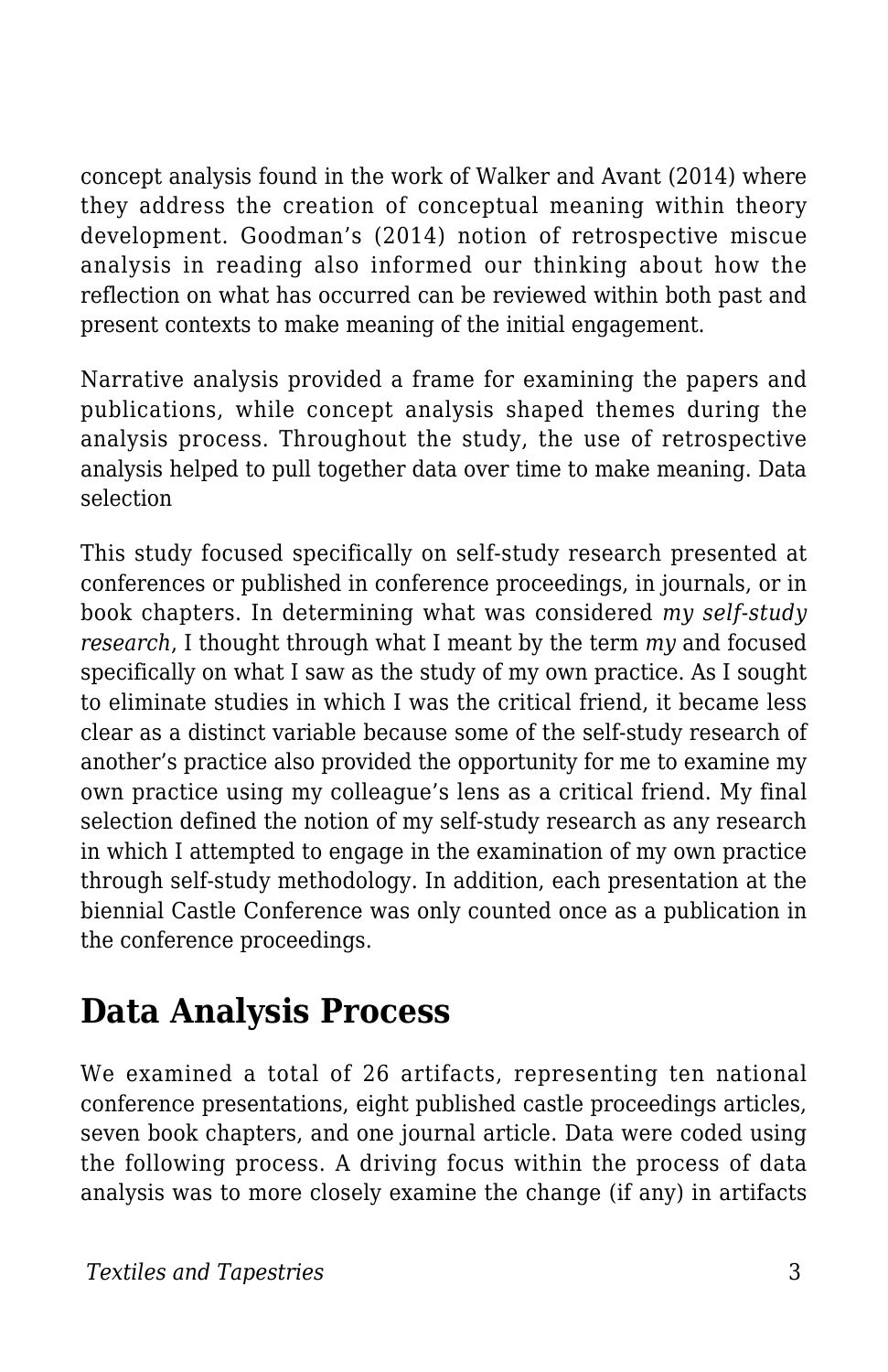and analysis of artifacts over time. Initially, the publications and presentations were examined as a story of academia, representing the public unfolding of the professional life. In addition, the artifacts were examined for larger themes. An adaptation of the constant comparative method (Cresswell, 2014) was used to examine more closely the language found within the discussion of data type, collection and analysis process. This analysis led to a greater understanding of the types of data used, and the methods employed to analyze data. In addition, a content analysis (Krippendorf, 2018) across the artifacts examined the focus and context of each study, evidence of chronology across studies through the connection of results informing future studies, and evidence of collaboration within and across the studies. Codes were then collapsed into major themes (Watson, 2018).

#### **Results**

Initial analysis of the studies from 1996 to 2019 revealed a growing change in self-study methodology use from initial studies in 1996 and 1998 to self-study research in 2000 and beyond. Early studies showed a focus on students and student data as a venue to examine the efficacy of my teaching practice. Over the years I repeatedly shared the story of the impact that the first Castle Conference had on my understanding of self-study methodology. While presenting the data on the practical argument of my students in a literacy clinic course, I examined how their practical argument discussions revealed what they understood about literacy theory and practice. From this data, I was able to surmise that the students' performances using practical arguments reflected the efficacy of my practice. At the close of my presentation, John Loughran provided some feedback using a stove metaphor that at first sounds rather simple, but was quite profound. He suggested I take the students' data and put that on the back burner, and move myself onto the front burner to examine directly. Putting myself in the spotlight for data collection was a turning point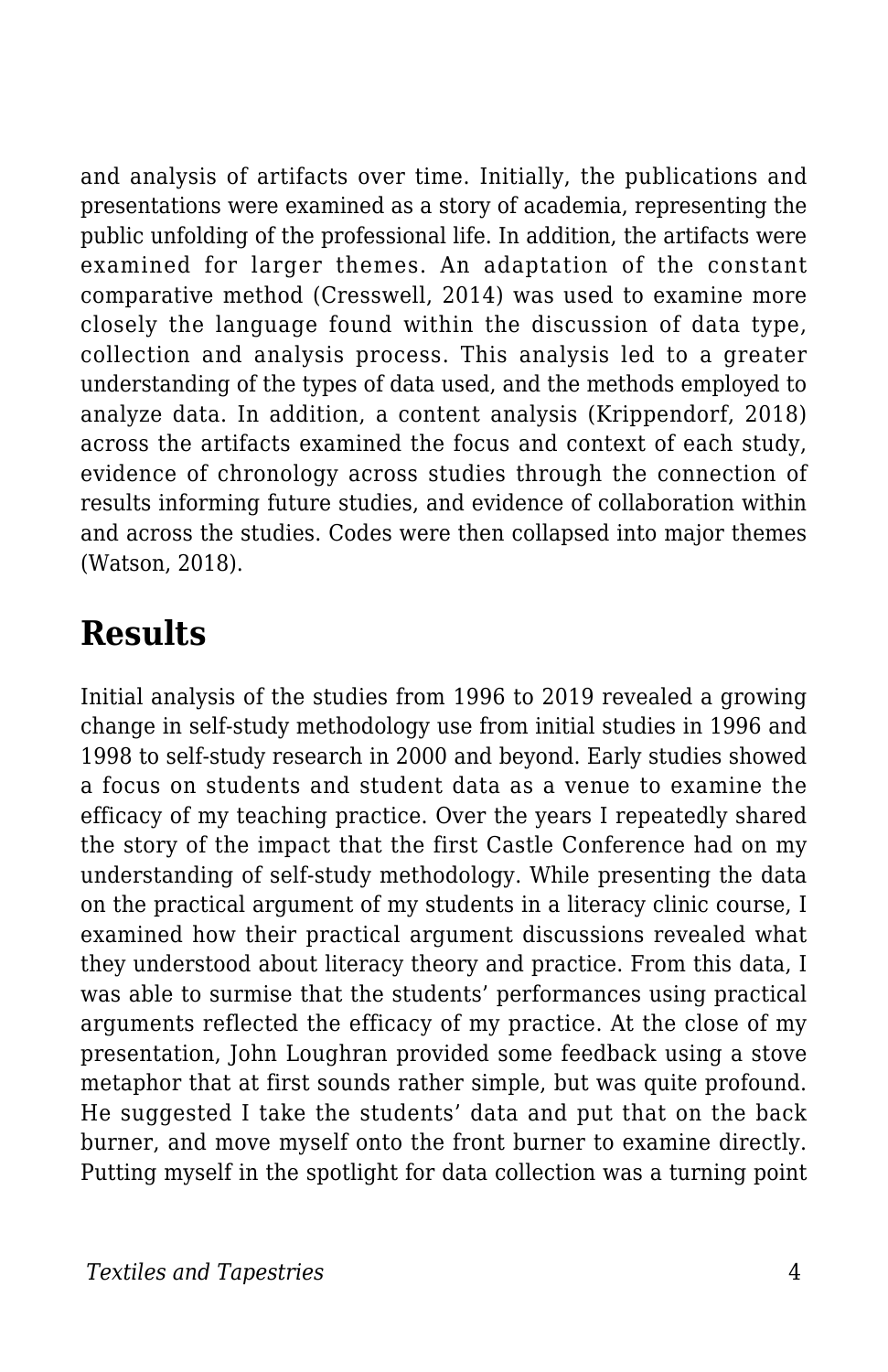in my understanding of self-study. This realization seems obvious in 2020, but in 1996 I had come into self-study research from a strong quantitative background, and this notion of examining one's own actions, thinking, and language to understand practice was a pivotal moment. After that initial Castle Conference experience, I revisited the theory behind my self-study work and reflected on my own process for self-study, realizing that examining others' practical arguments was actually an indirect self-study through others. In other words, "I had created a self-study that kept me at a distance from examining my own teaching directly" (Tidwell, 1998, p. 303).

While the self-study methodology was new and growing in the 1990s, and the community's understanding of what we meant by self-study was evolving and changing, my understanding of self-study mirrored that change. By 1998, I began to change my focus from solely on my students (Tidwell & Heston, 1996, 1998) to directly on my own experiences (Tidwell, 1998). The examination of these 26 self-study artifacts revealed a plethora of information about my teaching practice, my understanding of self-study, and my use of data and choices of method. Two findings are highlighted from this self-study. One finding looks at the chronicling of my self-study journey in the use of methods and in data analyses. Through this unfolding story, the use of self-study methods over time reflect the innovative changes in methods used within the community and the impact this had on my own thinking about what is meant by artifacts. The second finding looks at the larger themes that emerged from examining the studies, and in particular the synthesis of my self-study method used across time with the analyses and discussion of data. From these sources, themes emerged that reflected the evolving change in my method use, the connections (and sometimes disconnections) revealed from one study to the next, the community dynamic and relations that developed across self-study work with colleagues, and the profound nature of self-study on pondering about one's own practice.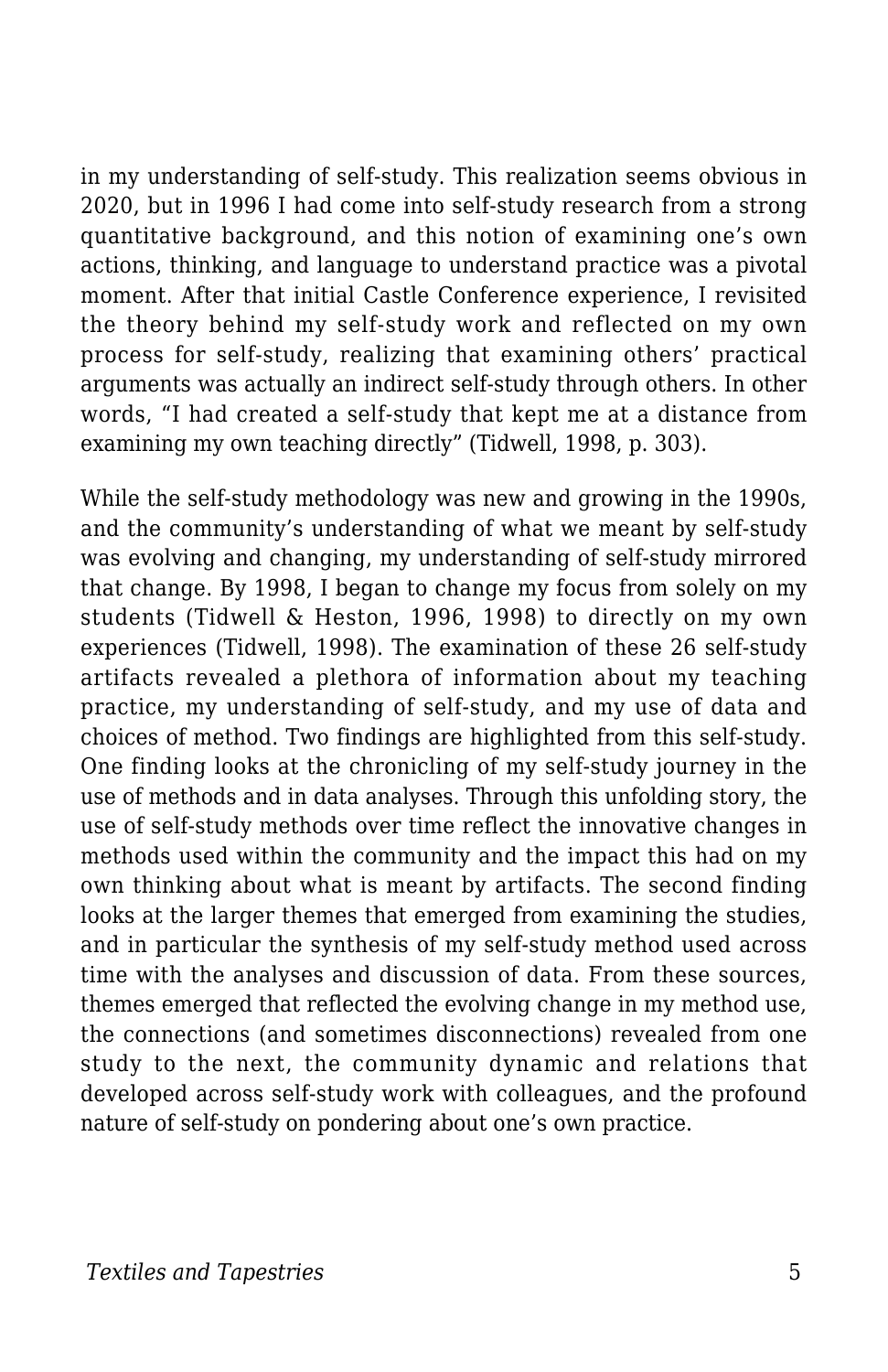#### **The Roadmap of My Self-Study Journey**

Another result that came out of this self-study was a roadmap of my self-study journey highlighting the specific methods used over time. Beginning with an early attempt at self-study that looked at others rather than myself (Tidwell & Heston, 1996, 1998), my journey in methods moved from an analysis of students' language about their own practice to an examination of my own course artifacts to better understand my university teaching (Tidwell, 1998). In this second selfstudy, I used course-provided materials (syllabi, course content being addressed, and class presentations) as the data sources. These artifacts were text-based, where the text was analyzed for key components. I was new to narrative analysis, and the process I used was not clearly defined. The three themes that emerged were personal knowledge of students, personal contact with students, and student-centered instruction. While I had moved to a focus on my own teaching and used artifacts from my teaching, my real focus continued to be on the students, and how I related or connected to my students. In 2000, my experience in self-study moved me to take a risk and examine what I saw as an issue of equity in my teaching practice. This third self-study began with a research question on how I was reflecting equity in my practice (Tidwell, 2000). I realized that my research question presumed I demonstrated equity, and revised the question to reflect a more fundamental query: Am I equitable in my teaching practice? I used case study design, looking closely at three students with whom I worked in different programs (undergrad, master's, and doctoral levels). The artifacts were stories about the students that were created through post teaching journal entries, and through instructional documentation that included class notes and notes from meetings with students. This was the first time I documented the use of a colleague for feedback on my data. The stories about each of the three students were revised after feedback and included information from a narrative analysis of my journal entries and notes. The stories were then used as a reflection of my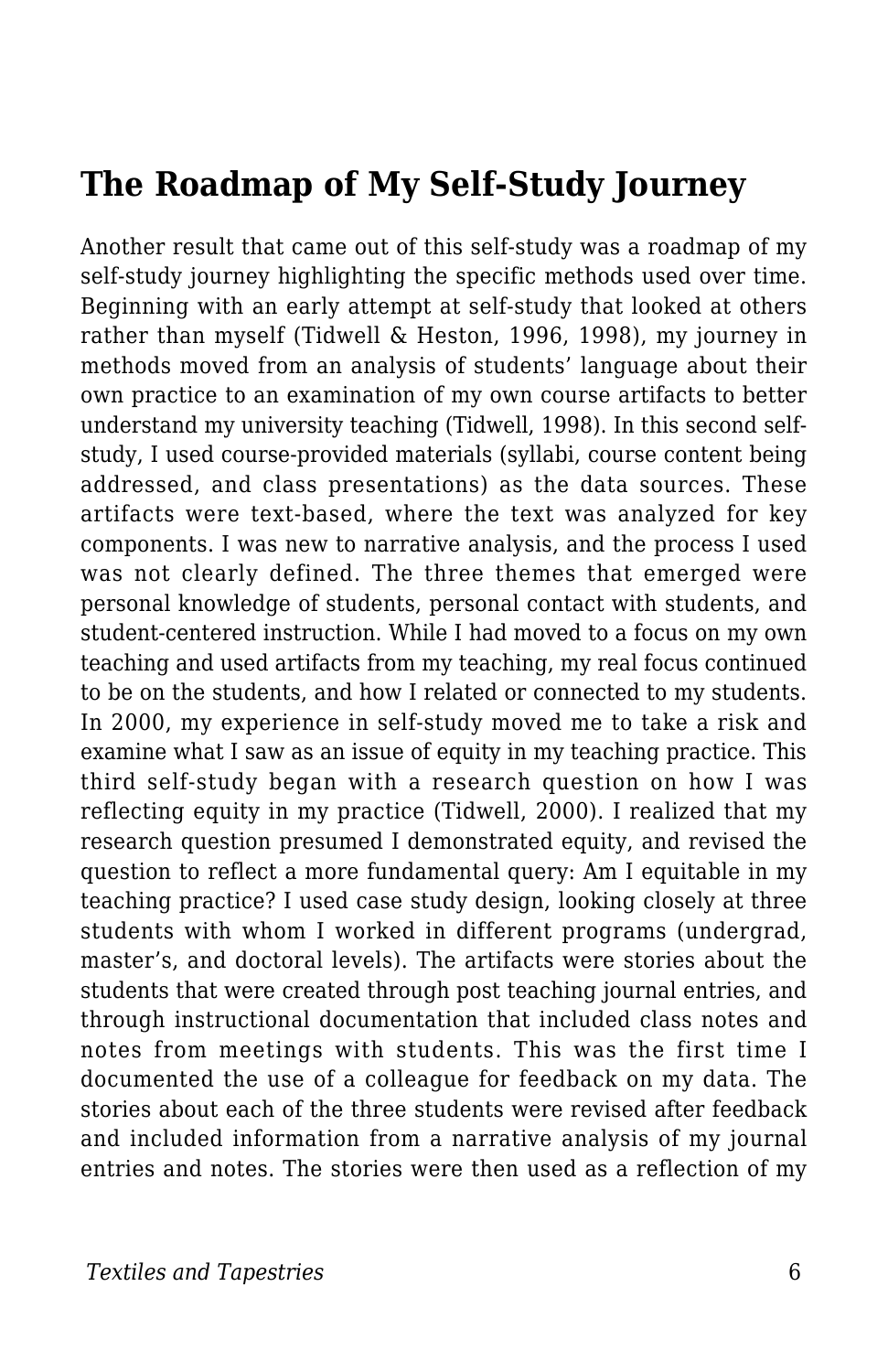practice. The conclusions from this self-study revealed a lack of equity in my engagement, with a preference for students who were compliant and who fulfilled my needs as a professor. I found this selfstudy not only disturbing but one that I cautioned myself about making public, concerned it would reflect poorly on me as an educator. This was my first real experience with self-study and vulnerability. Through the use of a critical friend, I was able to see how my greater knowledge about one student enabled me to engage more effectively in that context than with the other students. In sharing this study with others, I found myself being vulnerable in a very public way. My plans were to continue in this vein by self-study of my practice on how I can better get to know my students. This projected segue to my next self-study did not happen, as the context for my teaching changed to a large hall lecture. I never returned to this interest in examining how I get to know my students. Rather, I moved on to examining my practice in different teaching contexts.

From a methods perspective, 2002 was a pivotal year. I began using drawings as data to reflect the dynamics in my teaching practice (Tidwell, 2002b). The context for my teaching had changed from a small classroom with approximately 25 students to a large lecture hall. In this large lecture hall, I was working with undergraduate students in a field-based literacy assessment class. I had read about Richardson's (1998) use of self- portraits as a form of data collection and was intrigued by this. Since I enjoyed drawing, I used post teaching nodal moments from my class as documentation of my reflection on teaching. As I became involved in the creation of these visual representations, I was able to represent through one visual moment in time a reflection of how I felt about that teaching moment. I came to realize the power of visuals in capturing what I saw as a significant moment in time. The data revealed to me insights into teaching in large groups that I had previously been unaware. Initially, the organization of the course with online support for course content and discussion/email was positive, and my drawings reflected that optimism. I appreciated the stage setting for performing to a class.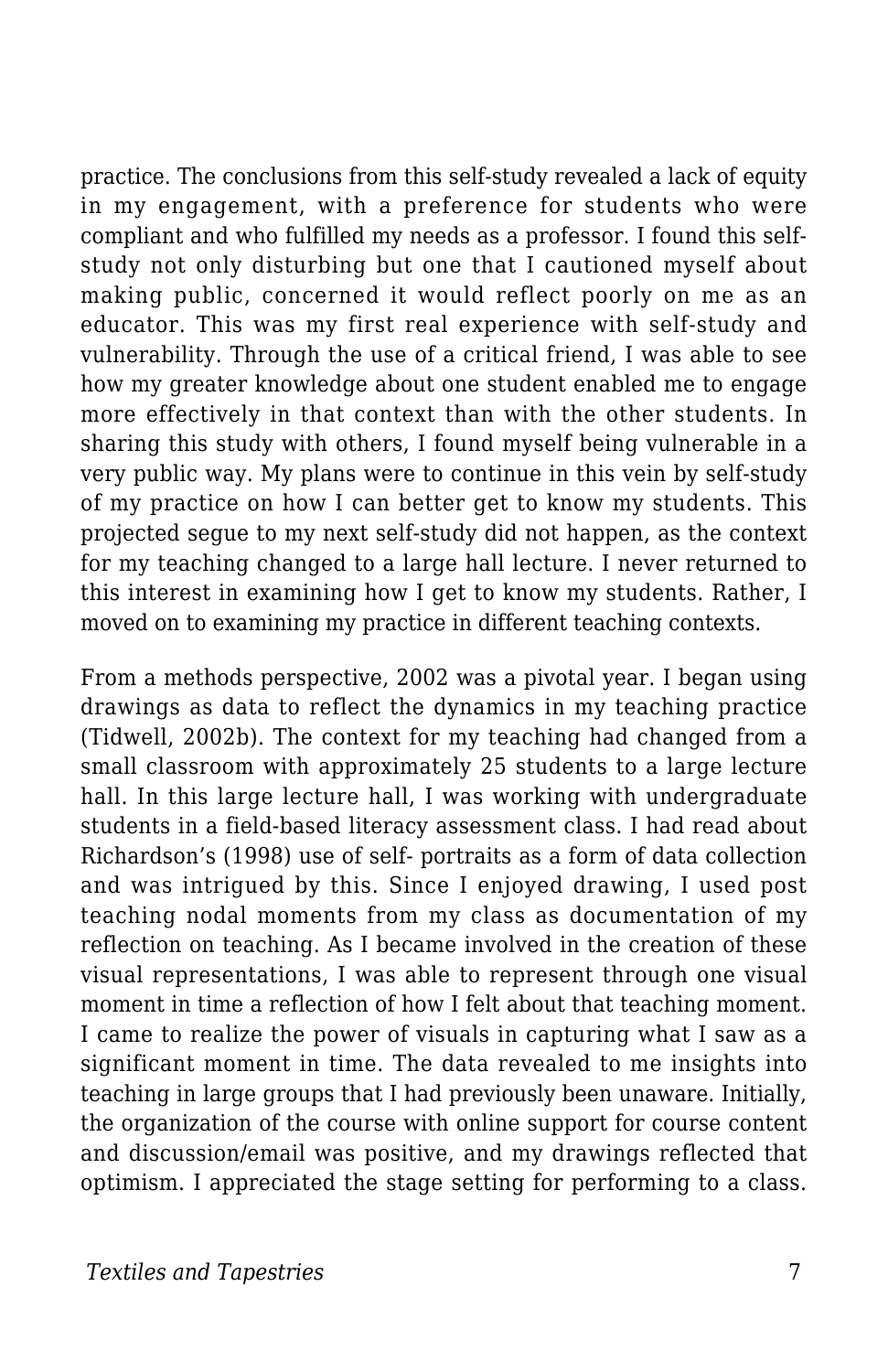But over time, my drawings showed a disconnect, a distance between myself and my students that echoed earlier concerns in a previous self-study about distance in my teaching. This documentation of distance through visuals and then through the narrative description of that dynamic helped me to document the need for smaller class size. Using drawings as visual representation of meaning in my practice became a method of choice across several self-studies, often bringing in colleagues as co-researchers in their own practice or as critical friends in the self-study process (Muchmore, et al., 2016; Tidwell, 2006; Tidwell et al., 2006; Tidwell, 2007; Tidwell & Manke, 2009). The use of drawings as visual representation was also seen as a metaphor for a larger issue within practice. In our work as administrators, Tidwell and Manke (2009) used drawings to represent key moments in our professional leadership work. We found the visual as metaphor powerful in expressing issues reflecting dynamics with specific individuals, thought processes within our work, and power issues in facilitating programs.

Working with colleagues became a more prevalent self-study approach as I began to collaborate on areas of shared interests. Through collaboration, I saw an increase in my professional partnership on campus with my colleague (Tidwell & Heston, 1996, 1998, 2010a, 2010b, 2012), in local educational systems (Tidwell & Meyer, 2010; Tidwell, Thompson et al., 2014; Tidwell & Wymore, 2008; Tidwell, Wymore, et al., 2008; Tidwell et al., 2011), and nationally (Muchmore et al., 2016; Tidwell & Manke, 2009; Tidwell, Manke, et al., 2008; Tidwell, Schwartz et al., 2014). The use of critical friends was consistent across all these studies, with the very nature of collaboration allowing for a critical examination of data with colleagues of shared interests and experiences.

Opportunities to read others' self-study research, and to meet at AERA and the Castle Conference to share current self-study work has informed my thinking on not only how to develop self-study design (methods and data analyses) but also on what to study. Hearing about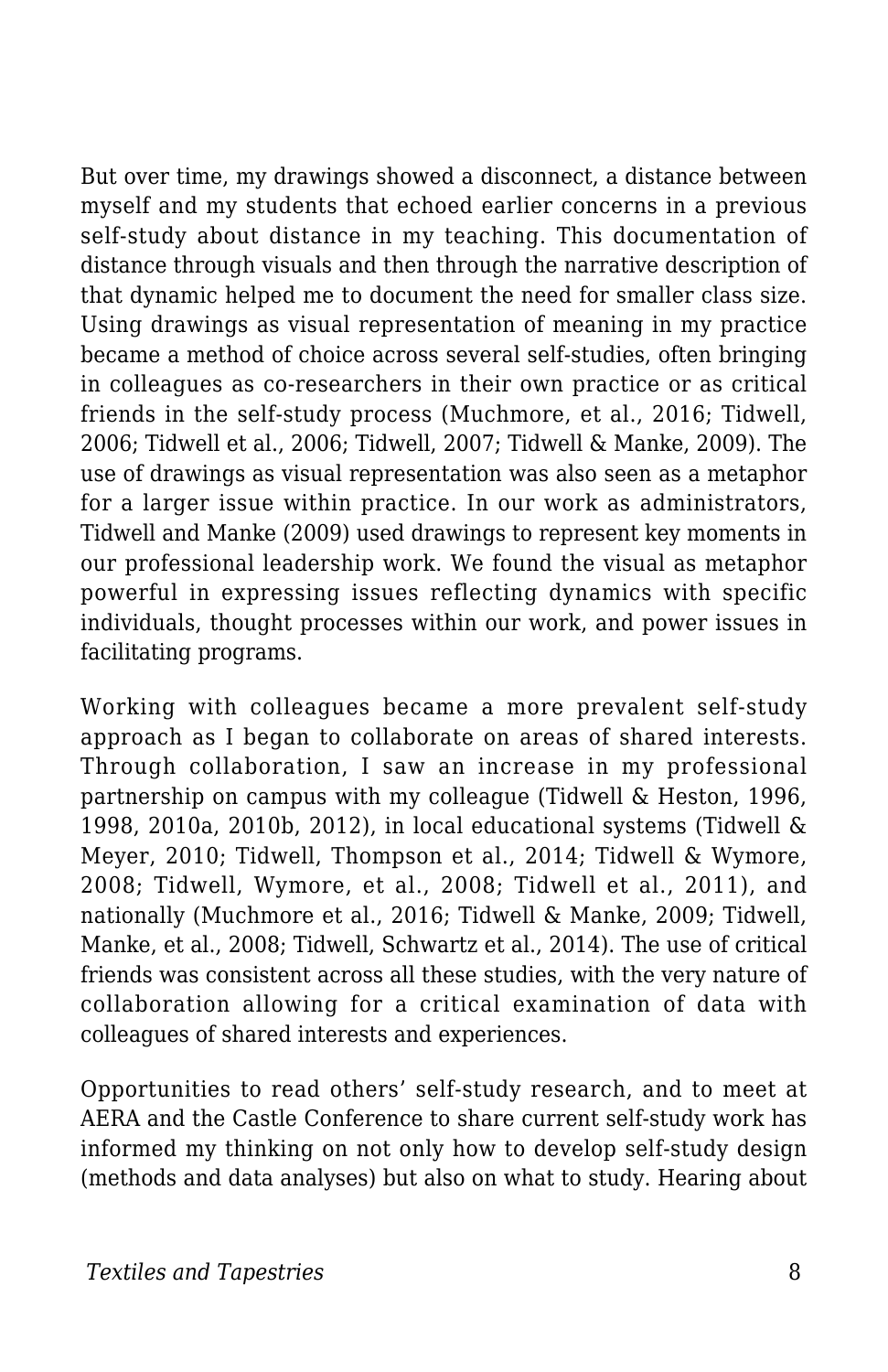others' self-studies, and learning how they were engaging with others and with their data, greatly informed my thinking about my own selfstudy focus and method choices. An example of this is Coia and Taylor's (2004) presentation on feminism, past history, and self-study of practice; their research intrigued me. Over time, I became interested in the relationship between family culture and classroom engagement. With my two siblings, we examined our own family history using real-time internet video recordings to discuss childhood stories growing up in a matriarchal family structure (Tidwell, Schwartz, et al., 2014). We transcribed our stories, then reread their content, and used narrative analysis to examine both the story content and our language use. While this self-study was tied to my own teaching dynamics and biases in the classroom – we found the most intriguing outcome from this experience was the uncovering of pervasive feminism in our family dynamics, from both our mother and our father.

Using real-time internet video recording as the primary data source has been a recurring method used in my self-studies with colleagues which allows us to engage and record actions and language for later analysis. In one self-study, I examined my use of self-study methodology for professional development with teachers to facilitate their desired change in teaching practice (Tidwell, 2015). In a second study, I examined the use of synchronous online instruction (Tidwell, 2016). Both of these studies worked in collaboration with teachers involved in staff development or the course. In a more recent collaboration with two colleagues from other universities in the US, we used real-time internet video recording to discuss our use of humor in our teaching (Muchmore et al., 2016). Across these studies using video recordings, we examined practice through both physical movement documentation (facial expression, use of hands, and overall physical movement), and transcription of language. Such an analysis combines the physical with the spoken to help elicit meaning within the engagement. The pattern of methods across these 20+ years of self-study research has shown a range of method use, but three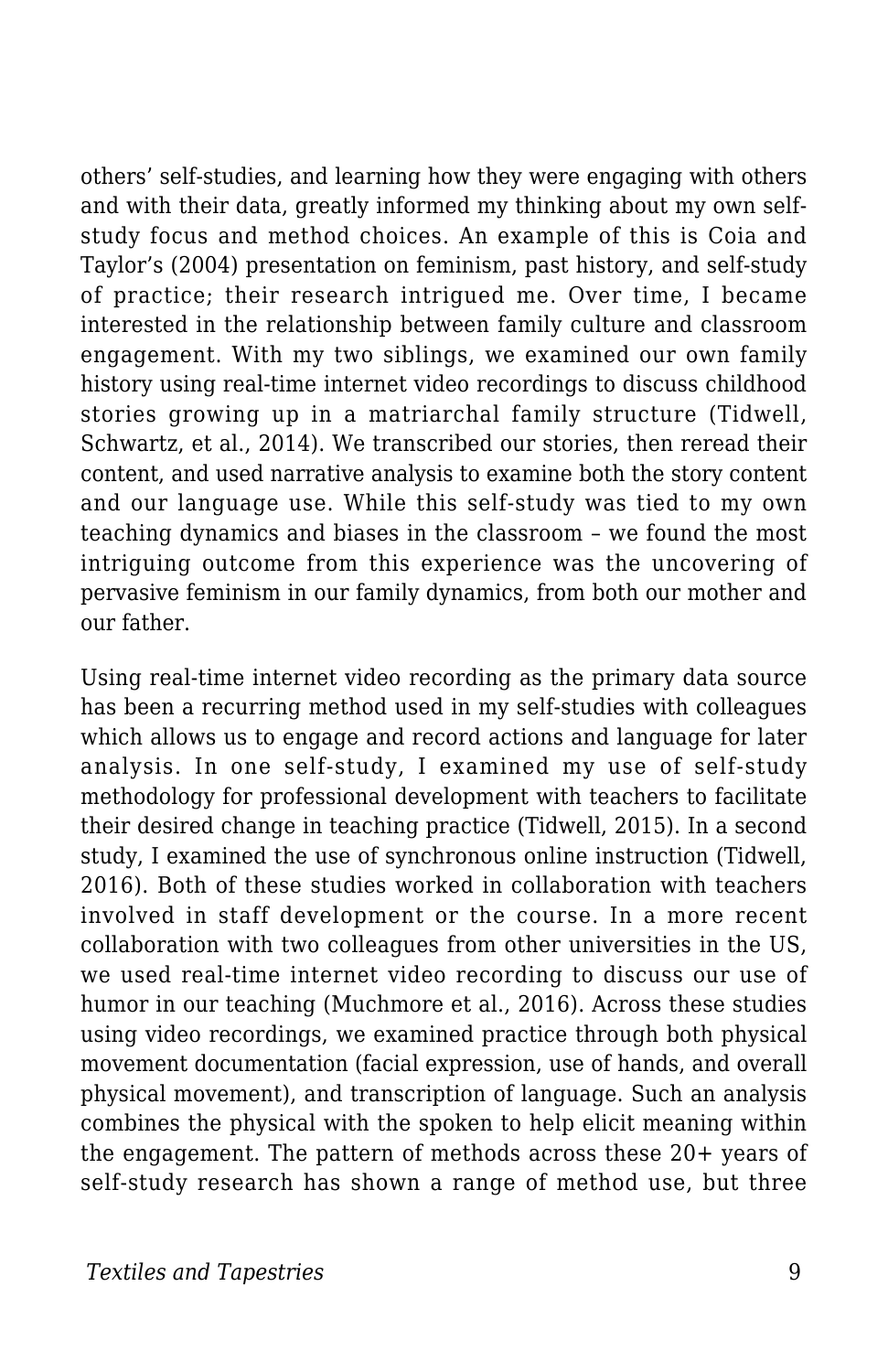methods emerge as recurring method preference: visual representation, video recording, and narrative. With a focus on the language within course materials, video recordings, journal entries, and narrative description of visual representations, narrative data has been commonly used across most of my self-studies. Narrative analysis has shown evidence of evolving and improving over time from a simple focus on key terminology to a deeper analysis of meaning units and phrases that incorporate a coding system focused on meaning representation.

### **Emerging Themes**

Analysis of the 26 artifacts resulted in four major themes emerging from the data: practice as evolution, conceptual bridging, relational invention, and ponderism. The development of practice reflects change over time, where the very process of practice (both self-study and teaching) is an evolutionary dynamic. From the evolving maturity of my understanding of self-study methodology (Tidwell, 1996, 1998, 2000, 2002a, 2000b; Tidwell &Fitzgerald, 2004), to the increased use of narrative data coupled with visual representation (Tidwell, 2006, 2007; Tidwell & Manke, 2009; Tidwell et al, 2006) and video documentation as data Tidwell, Thompson, et al., 2014), to the use of an object as data (Tidwell et al., 2019), the examination of self-study has shown an evolution of how I use specific data sources in my methods. This was less so in how I choose to analyze those data. Data evolved from use of teaching artifacts such as syllabi and class presentation notes, to larger conceptual ideas such as professional histories and the retelling of an event, to visual representation through drawn nodal moments in teaching or administrative work, to the larger conceptual idea of an object representing practice (Tidwell et al., 2019). While data sources expanded and changed, my data analysis relied on the use of narrative to explicate the meaning. Video data were analyzed using narrative derived from the language and the action descriptions within the video. Visual data and object data were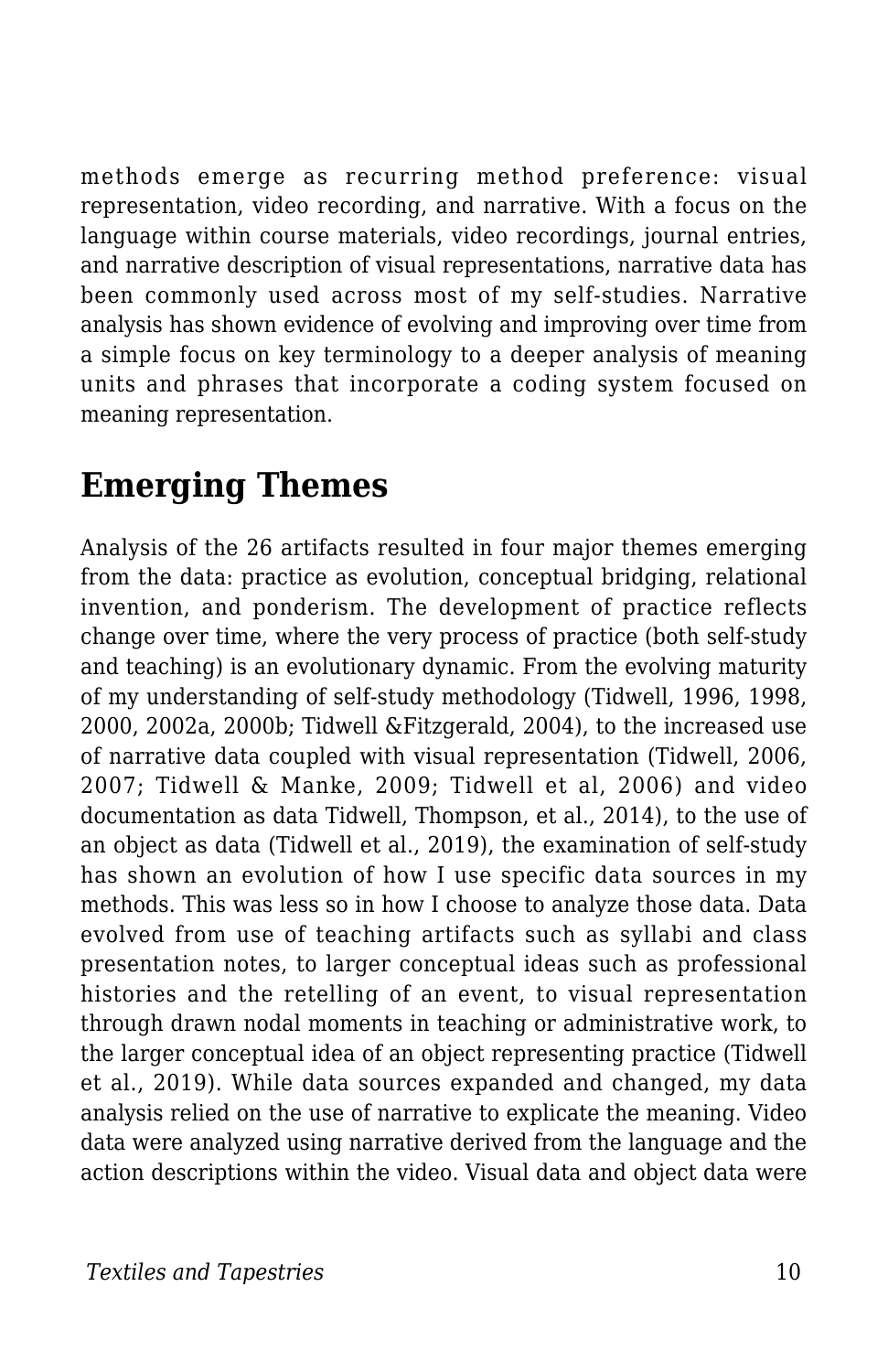translated into narrative for analysis. While my narrative analysis became more sophisticated and in-depth over time, the resource for making meaning continued to be text-based. My teaching practice demonstrated an evolution over time as well. Much of the change in my practice has come from a deeper understanding of dynamics in the classroom, of my engagement with students, and of the presumptions I bring to my teaching. Self-study helped me to understand my practice in a way that informs my thinking about the interaction between theory and practice, and the meaning embedded within my language and actions.

Conceptual bridging represents the connections we make within data and across studies that bridge the theory building with the connotative. For example, in a self-study of administrative practice using drawings representing nodal moments in practice (Tidwell & Manke, 2009), the understanding of *power brokering* emerged from a drawing connoting power and tensions as seen through the sketch of an antagonist.

Another form of conceptual bridging is the connection of methods across studies, as seen in complexity of use and application to new contexts. For example, whether I was examining my teaching (Tidwell, 2002b), my administrative work (Tidwell et al., 2019; Tidwell & Manke, 2009), or my dynamics with colleagues (Tidwell, Thompson, et al., 2014; Tidwell et al., 2011), visual representation was used. Conceptual bridging is seen in my shift from using more concrete examples of practice to employing creative representations as data. What I am interested in researching is driven by what I value in my practice, and through my continued self-study of practice emerges the unearthing of additional or deeper questions, reflecting the conceptual bridging of my research foci over time.

Relational invention represents the dynamic nature of community within self- study, where the role of professional relationships greatly informed practice (self-study and teaching). My earlier self-study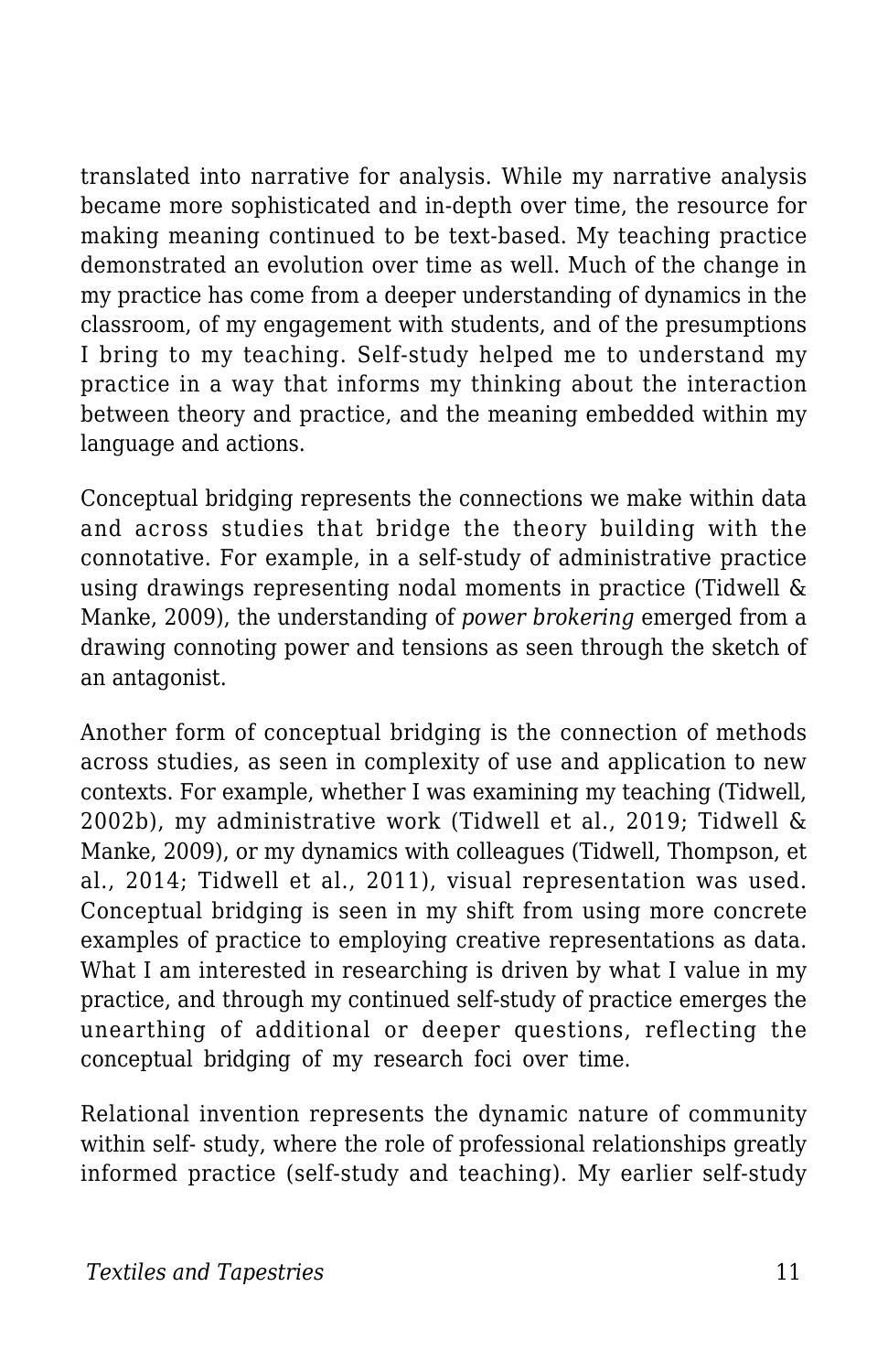research (Tidwell, 1996, 1998, 2000, 2002a, 2002b) involved myself and, in some studies, a critical friend. My presentation of my research at professional conferences afforded community engagement with my study. As my self- studies developed over time, I used collaboration with colleagues as a center stone for my research design. Collaboration within my self-study research altered what I studied as well, from working with classroom teachers on bilingual instruction (Tidwell, Wymore, et al., 2008) and literacy instruction for children with significant disabilities (Tidwell, Thompson, et al., 2014), to working with teacher education colleagues on our use of humor in teaching (Muchmore et al., 2016), to working with self-study colleagues on the use of visual representation as data (Tidwell & Manke, 2009; Tidwell et al., 2006).

Through these collaborations, we intentionally created professional relationships that ultimately fostered a sense of community and enabled me to create (invent) my self-study research that was informed by critical friendships and shared meaning making.

The final theme, ponderism, suggests a less serious focus but is a truly critical aspect of the shifting understanding of teaching and of self-study. It is through the process of ongoing self-study research that examining practice becomes a theoretically grounded vortex of pondering, questioning and pushing the notion of what is and what should be. It is this infernal vortex of pondering that changes the perspective of teaching and research. From the very beginning of my self-study research, the process of engagement with others (whether through professional presentations, critical friendships, collegial engagement, or the process of writing on self-study) provides a continual informed and ongoing discussion about what practice is, what it means, and how it reflects the grounded theoretical intentions. Self-study, by design, evokes? this notion of pondering, to ponder one's practice, and to engage in an ongoing examination of that practice which by its nature encourages a continued need to contemplate further.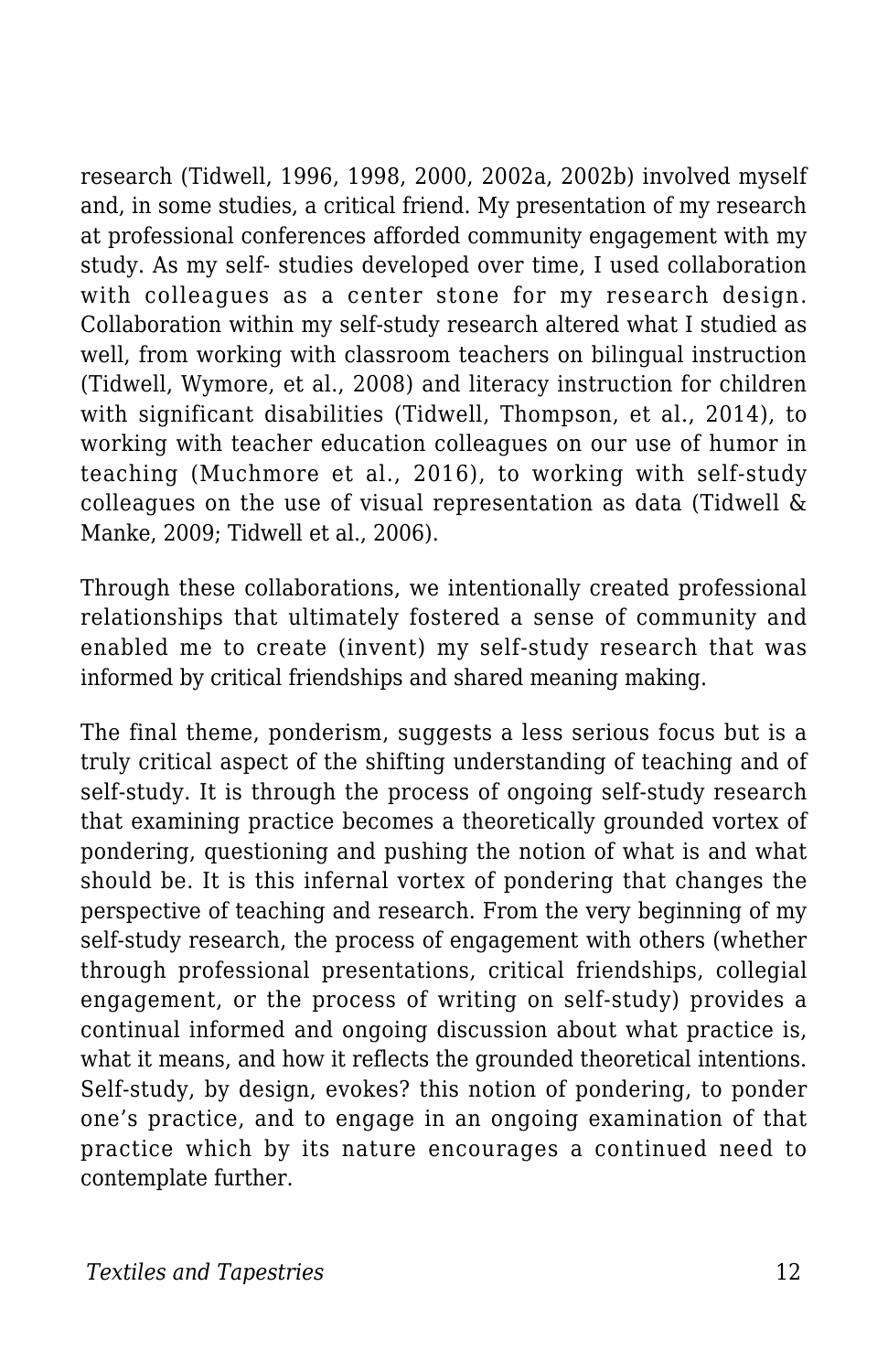# **Concluding Thoughts**

In this paper, we examined what 26 studies from one educator's research represents. We came away with a deeper appreciation of the power of self-study in understanding practice, whether that practice involves teaching or the use of research methods. The notion of practice as evolution speaks to the very nature of self-study as a community-based scholarship where researchers examine their practice for authentic and meaningful purposes.

Pondering emerged from the study as a critical dynamic within selfstudy. We discovered that it is through pondering that self-study becomes a progressive process that builds on previous studies. The collaborative aspects of self- study inform how to think about the focus of the next self-study, the next research design, the next methods to be used. We found through this retrospective examination of research that self-study informs practice in ways that change how we think about our practice, our research design, and ourselves as educators.

### **References**

Bullock, S. M., & Peercy, M. M. (2018). Crossing boundaries to challenge self-study methodology: Affordances and critiques. In D. Garbett & A. Ovens (Eds.), *Enacting self-study as methodology for professional inquiry* (pp. 19-25). Proceedings of the Tenth International Conference on the Self-Study of Teacher Education Practices. [Herstmonceux Castle, UK]. University of Auckland.

Coia, L., & Taylor, M. (2004). What is at risk here? Recasting feminist authority through the lens of the past. In D. L. Tidwell, L. M. Fitzgerald, M. L. Heston (Eds.), *Journey of hope: Risking self-study in a diverse world* (pp. 72-75). Proceedings of the Fifth International Conference on Self-Study of Teacher Education Practices.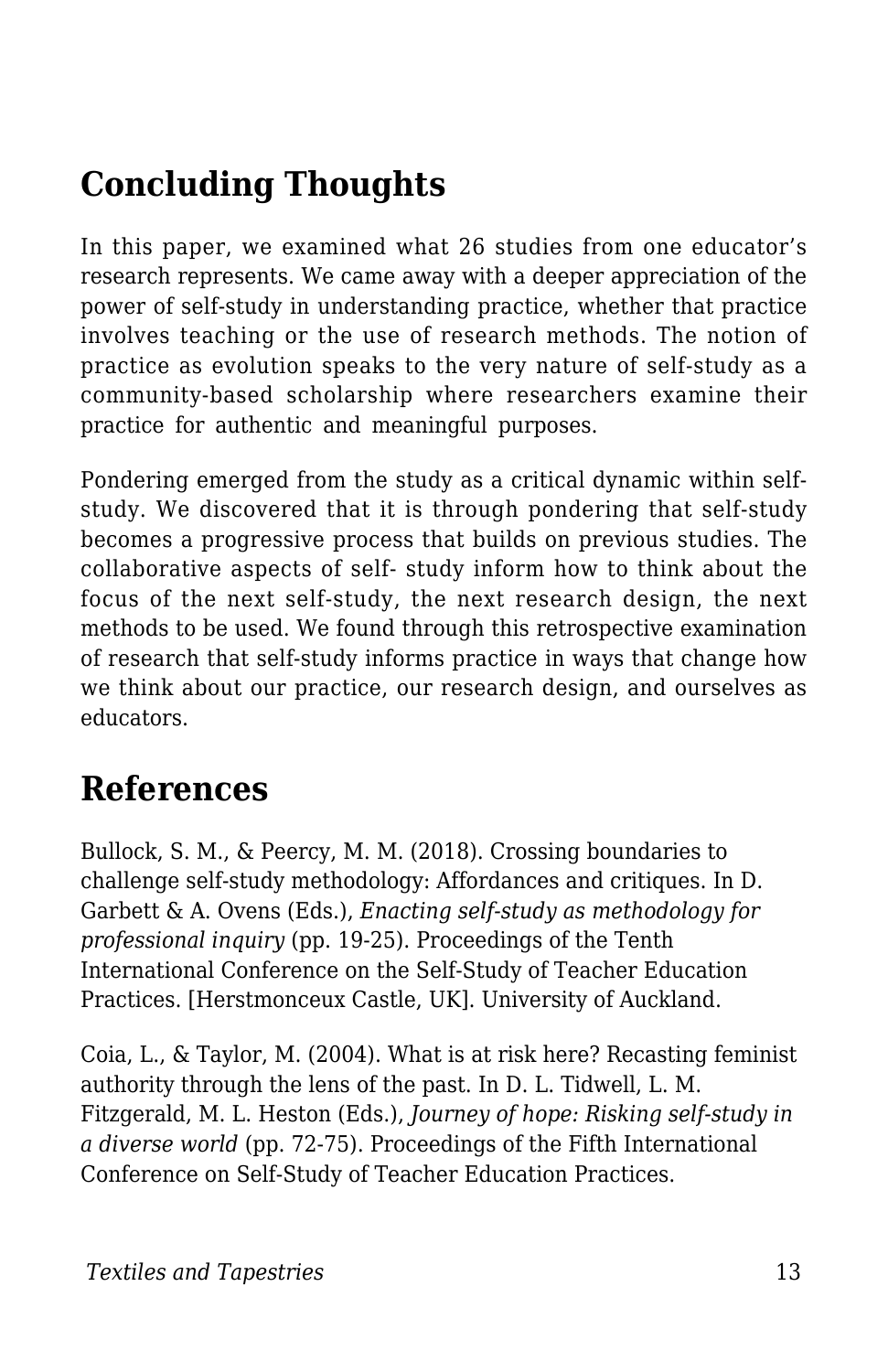[Herstmonceux Castle, UK]. University of Northern Iowa.

Creswell, J. D. (2014). *Research design: Qualitative, quantitative, and mixed methods approaches* (4th ed.). Sage.

Goodman, Y. M. (2014). Retrospective miscue analysis: Illuminating the voice of the reader. In K. S. Goodman & Y. M. Goodman (Eds.), *Making sense of learners making sense of written language: The selected works of Kenneth S. Goodman and Yetta M. Goodman* (pp. 205-221). Routledge.

Hamilton, M. L., & Pinnegar, S. (2013). A topography of collaboration: Methodology, identify and community in self-study of practice research. *Studying Teacher Education: Journal of Self-Study of Teacher Education Practices*, *9*(1), 74-89.

Hawley, T. S. (2010). Self-study methodology as a means toward ongoing rationale development and refinement. In A. R. Crowe (Ed.), *The power, promise, and use of self-study in social studies education* (pp. 55-70). Springer.

Kitchen, J. (2005). Looking backward, moving forward: Understanding my narrative as a teacher educator. *Studying Teacher Education: Journal of Self-Study of Teacher Education Practices*, *1*(1), 17-30. Krippendorf, K. (2018). *Content analysis: An introduction to its methodology* (4th ed.). Sage.

LaBoskey, V. K. (2004). The methodology of self-study and its theoretical underpinnings. In J. J. Loughran, M. L. Hamilton, V. K. LaBoskey, & T. Russell (Eds.), *International Handbook on the Self-Study of Teaching and Teacher Education Practices* (pp. 817-869). Kluwer Academic Publishers.

LaBoskey V.K. (2009) "Name it and claim it": The methodology of selfstudy as social justice teacher education. In D. L. Tidwell, M. Heston, & L. Fitzgerald (Eds.), *Research methods for the self-study of practice*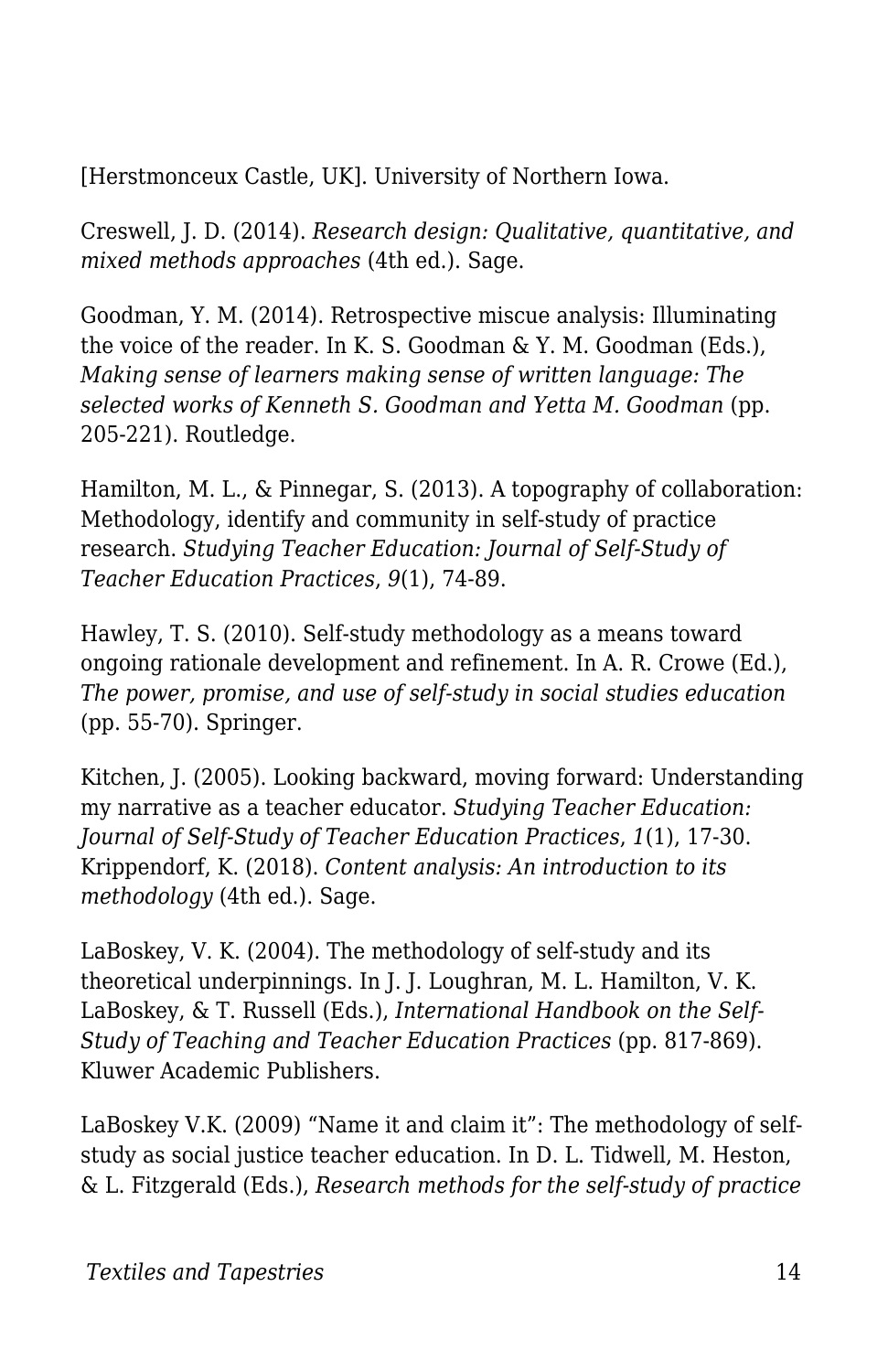(pp. 73-82). Springer.

Muchmore, J., Griggs, T., Tidwell, D., Mnayer, M., & Beyer, K. (2016). Jokes, puns, and emoticons: The roles and functions of impromptu humor in our teacher education practices. In D. Garbett & A. Ovens (Eds.), *Enacting self-study as methodology for professional inquiry* (pp. 419-426). Proceedings of the Tenth International Conference on Self-Study of Teacher Education Practices. [Herstmonceux Castle, UK]. University of Auckland.

Paugh, P., & Robinson, E. (2009). Participatory research as self-study. In C. A. Lassonde, S. Galman, & C. Kosnik (Eds.), *Self-study research methodologies for teacher educators* (pp. 87-106). Rotterdam, The Netherlands, Sense.

Pinnegar, S., & Hamilton, M. L. (2009). Self-study of practice as a genre of qualitative research: Theory, methodology, and practice. Springer.

Richardson, J. C. (1998). Turning to the artistic: Developing an enlightened eye by creating teaching self-portraits. In M. L. Hamilton (Ed.), *Reconceptualizing teaching practice* (pp. 34-44). Falmer Press.

Samaras, A. P. (2011). *Self-study teacher research: Improving your practice through collaborative inquiry*. Sage.

Samaras, A. P., & Freese, A. R. (2006). *Self-study of teaching practices primer*. Peter Lang.

Tidwell, D. L., & Heston, M. L. (1996). Self-reflection through practical argument: Getting the hows and whys out of what. In J. Richards & T. Russell (Eds.), *Empowering our future in teacher education* (pp. 183-186)*.* Proceedings of the First International Conference on Self-Study of Teacher Education Practices. [Herstmonceux Castle, UK]. Queen's University. [https://edtechbooks.org/-Fvy](http://resources.educ.queensu.ca/ar/sstep/S-STEP1-1996.pdf)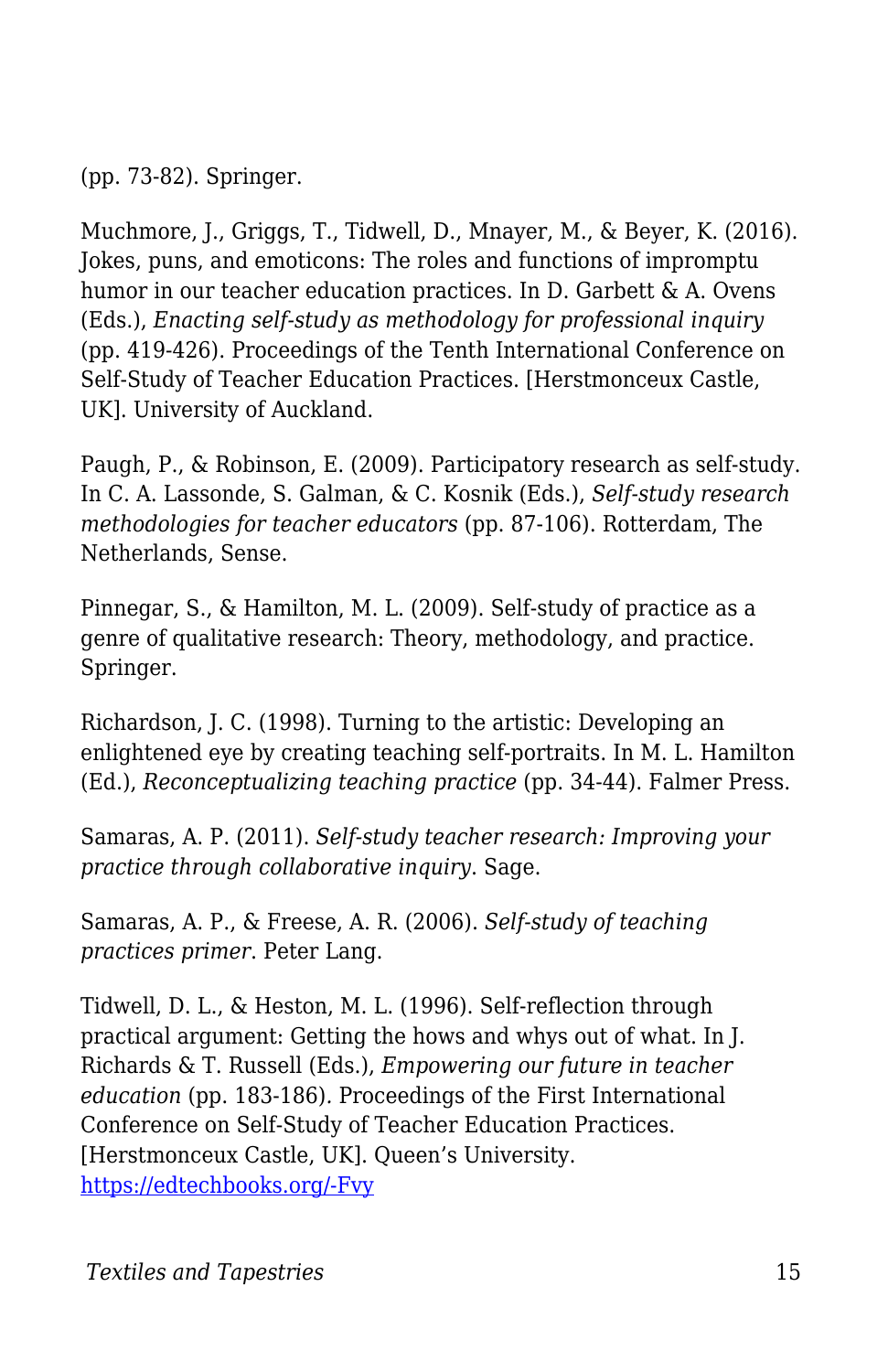Tidwell, D. L. (1998). Distance. In A. L. Cole & S. Finley (Eds.), *Conversations in community* (pp. 77-80). Proceedings of the Second International Conference of the Self-study of Teacher Education Practices. [Herstmonceux Castle, UK]. Queen's University. http://resources.educ.queensu.ca/ar/sstep/S-STEP2-1998.pdf

Tidwell, D. L., & Heston, M. I. (1998). Self-study through the use of practical argument. In M. L. Hamilton (Ed.), *Reconceptualizing teaching practice: Self-study in teacher education* (pp. 45-66). Falmer Press.

Tidwell, D. L. (2000). A balancing act: Self-study in valuing the individual student. In J. Loughran & T. Russell (Eds.)*, Exploring myths and legends of teacher education* (pp. 238-242). Proceedings of the Third International Conference on Self-Study of Teacher Education Practices. [Herstmonceux Castle, UK]. Queen's University. [https://edtechbooks.org/-Baus](http://resources.educ.queensu.ca/ar/sstep/S-STEP3-2000.pdf)

Tidwell, D. L. (2002a). A balancing act: Self-study in valuing the individual student. In J. Loughran & T. Russell (Eds.), *Improving teacher education practices through self-study* (pp. 30-42). Routledge-Falmer. [Permission to further develop earlier 2000 conference paper for this publication granted by Loughran & Russell (Eds.), *Exploring myths and legends of teacher education*.]

Tidwell, D. L. (2002b). On stage: The efficacy and theatrics of large group instruction. In C. Kosnik, A. Freese, & A. P. Samaras (Eds.), *Making a difference in teacher education through self-study* (Vol. 2, pp 111-116). Proceedings of the Fourth International Conference on Self-Study of Teacher Education Practices. [Herstmonceux Castle, UK][.](http://resources.educ.queensu.ca/ar/sstep/S-STEP4-2002b.pdf) OISE, University of Toronto. [https://edtechbooks.org/-IcI](http://resources.educ.queensu.ca/ar/sstep/S-STEP4-2002b.pdf)

Tidwell, D., & Fitzgerald, L. (2004). Self-study as teaching. In J. J. Loughran, M. L. Hamilton, V. K. LaBoskey, & T. Russell (Eds.), *International handbook of self- study of teaching and teacher education practices* (Part 1, pp. 69-102). Kluwer Academic Publishers.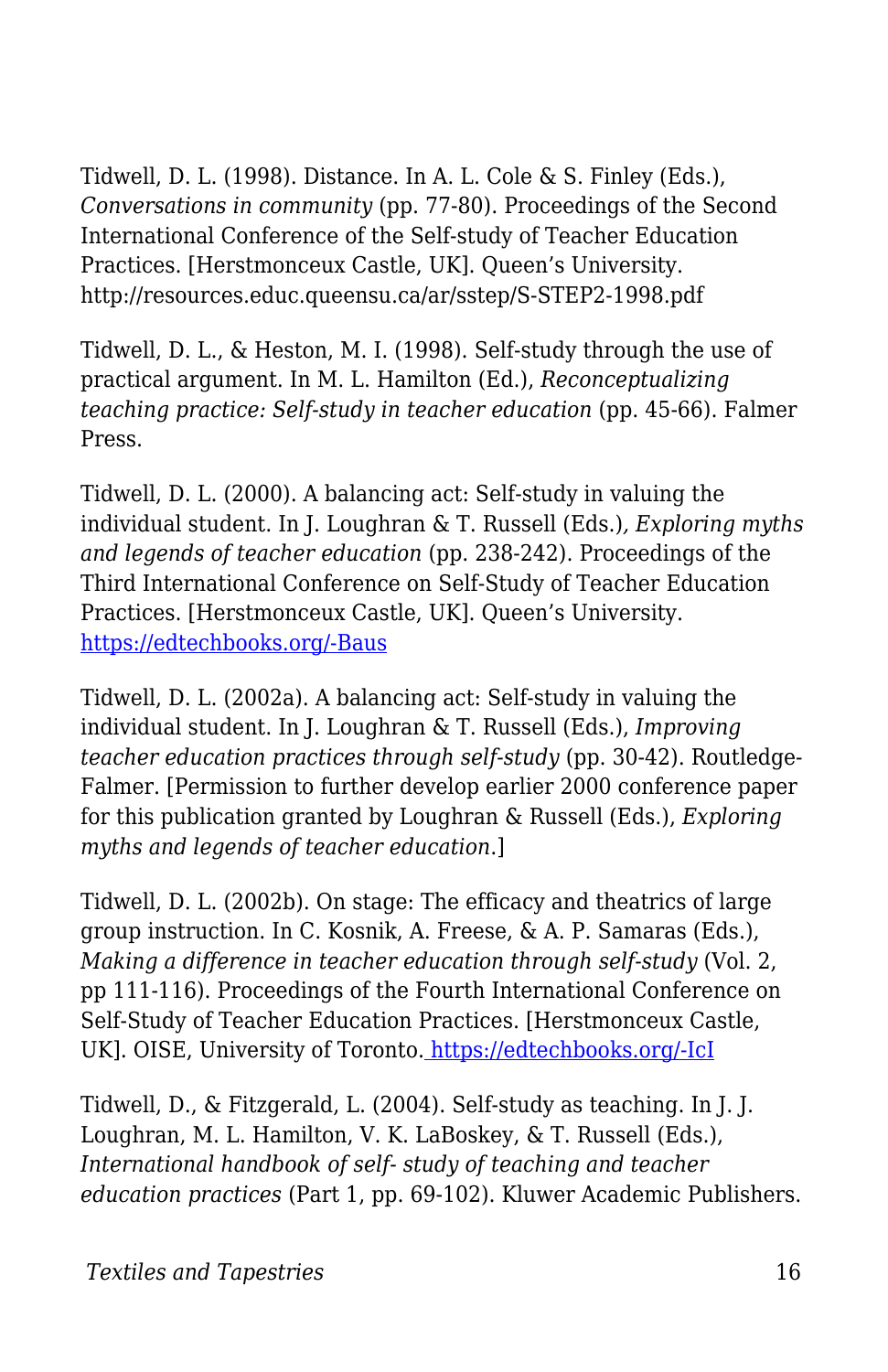Tidwell, D. L. (2006). Nodal moments as a context for meaning. In D. L Tidwell & L. M. Fitzgerald (Eds.), *Self-study and diversity* (pp. 267-285). Sense Publishers.

Tidwell, D. L., Manke, M., Pinnegar, S. E., & Allender, J. S. (2006, April 7-11). *Contexts for using illustrative nodal moments in selfstudy*. [Paper presentation]. American Educational Research Association annual meeting, San Francisco, CA, United States.

Tidwell, D. (2007, April 9-13). *Self-study, illustration and conceptual change.* [Paper presentation]. American Educational Research Association Annual Meeting, Chicago, IL, United States.

Tidwell, D., Wymore, L., Garza, A., & Estrada, M. (2008, March 24-28). *Creating a professional learning community through selfstudy.* [Paper presentation]. American Educational Research Association Annual Meeting, New York, NY, United States.

Tidwell, D., Manke, M., & Schonmann, S. (2008, March 23). *What counts as data?* [Conference session]. Invisible Conference Annual Meeting, New York, NY, United States.

Tidwell, D., & Wymore, L. (2008). Self-study in creating a professional learning community. In M. L. Heston, D. L. Tidwell, & L. M. Fitzgerald (Eds.), Pathways to change in teacher education: Dialogue, diversity and self-study (pp. 303-307). Proceedings of the Seventh International Conference on Self-Study of Teacher Education Practices. [Herstmonceux Castle, UK]. University of Northern Iowa. http://sites.google.com/site/castleconference2010/Home/proceedingsof-the- seventh-international-conference-2008)

Tidwell, D. L., with Hoewing, B. (2009, April 13-17). *Do I do what I say? A self-study into the use of centers in an undergraduate course on assessment and evaluation of literacy.* [Paper presentation]. American Educational Research Association Annual Meeting, San Diego, CA, United States.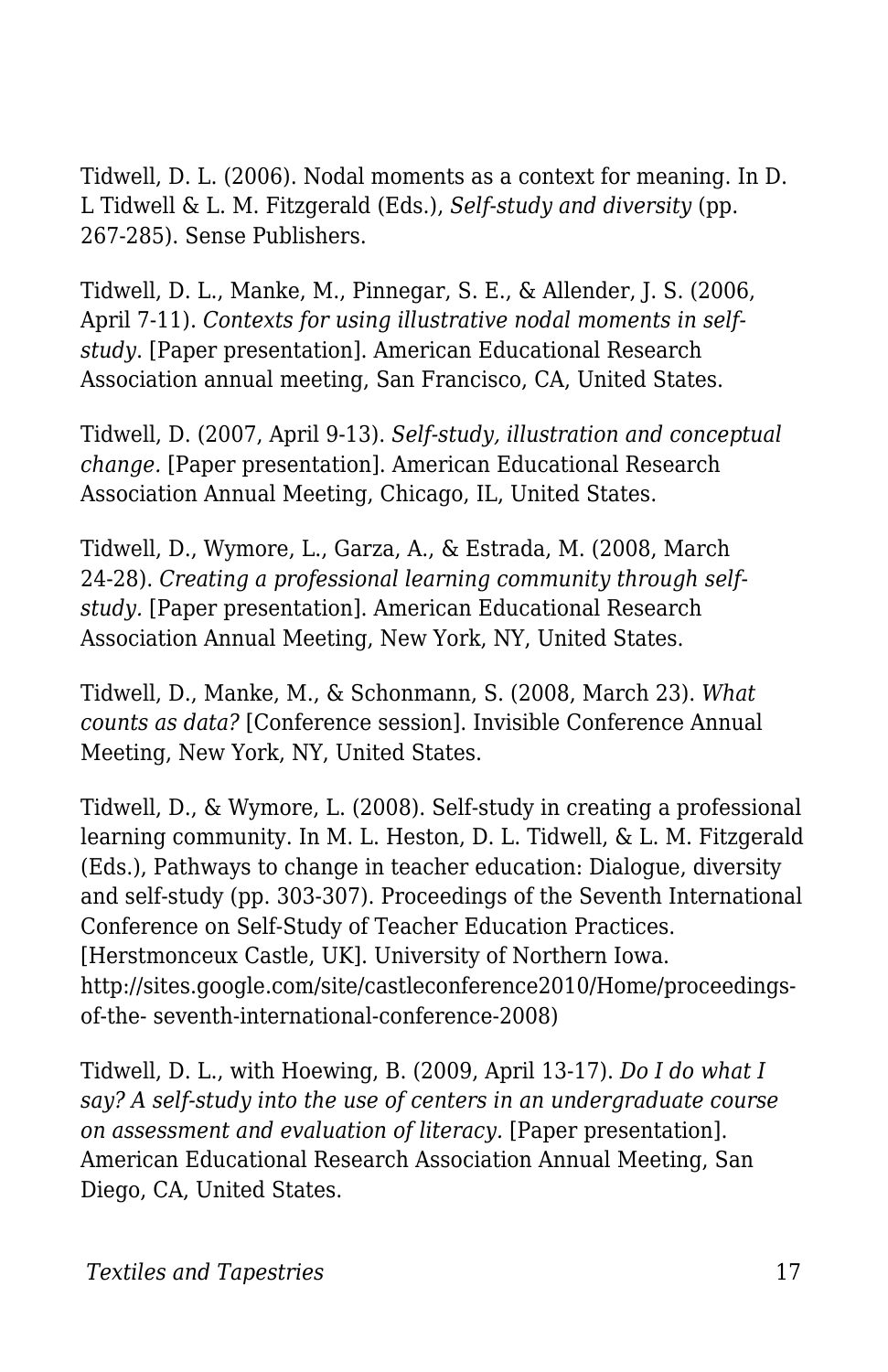Tidwell, D., & Manke, M. P. (2009). Making meaning of practice through visual metaphor. In D. L. Tidwell, M. L. Heston, & L. M. Fitzgerald (Eds.), *Research methods for the self-study of practice* (pp. 135-154)*.* Springer.

Tidwell, D. L., & Heston, M. L. (2010a, April 30-May 4). *"I'd never do that!" "I can't believe I'm saying that!" A self-study of administrative practices in teacher education.* [Paper presentation]. American Educational Research Association Annual Meeting, Denver, CO, United States.

Tidwell, D. L., & Heston, M. L. (2010b). Past as prologue: Recursive reflection using professional histories. In L. R. Erickson, J. R. Young, & S. Pinnegar (Eds.), *Navigating the public and private: Negotiating the diverse landscape of teacher education* (pp. 265-267). Proceedings of the Eighth International Conference on Self-Study of Teacher Education Practices. [Herstmonceux Castle, UK]. Brigham Young University. [https://edtechbooks.org/-woJ\)](http://sites.google.com/site/castleconference2010/))

Tidwell, D. L., & Meyer, H. (2010, April 30-May 4). *Implementing an* integrated curriculum: A self-study of two contexts. [Paper presentation]. American Educational Research Association Annual Meeting, Denver, CO, United States.

Tidwell, D. L., Wymore, L., Garza, A., Estrada, M., & Smith, H. (2011). Creating a professional learning community through self-study. *Studying Teacher Education: Journal of Self-Study of Teacher Education Practices, 7*(3), 315-330.

Tidwell, D. L., & Heston, M. L. (2012, April 13-17). *Writing as a process-based dynamic: Self-study in balancing the theoretical with the practical.* [Paper presentation]. American Educational Research Association Annual Meeting, Vancouver, BC, Canada.

Tidwell, D., Thompson, B., Kingston, S., & Staples, A. (2014). Improving practice through self-study: Making literacy accessible for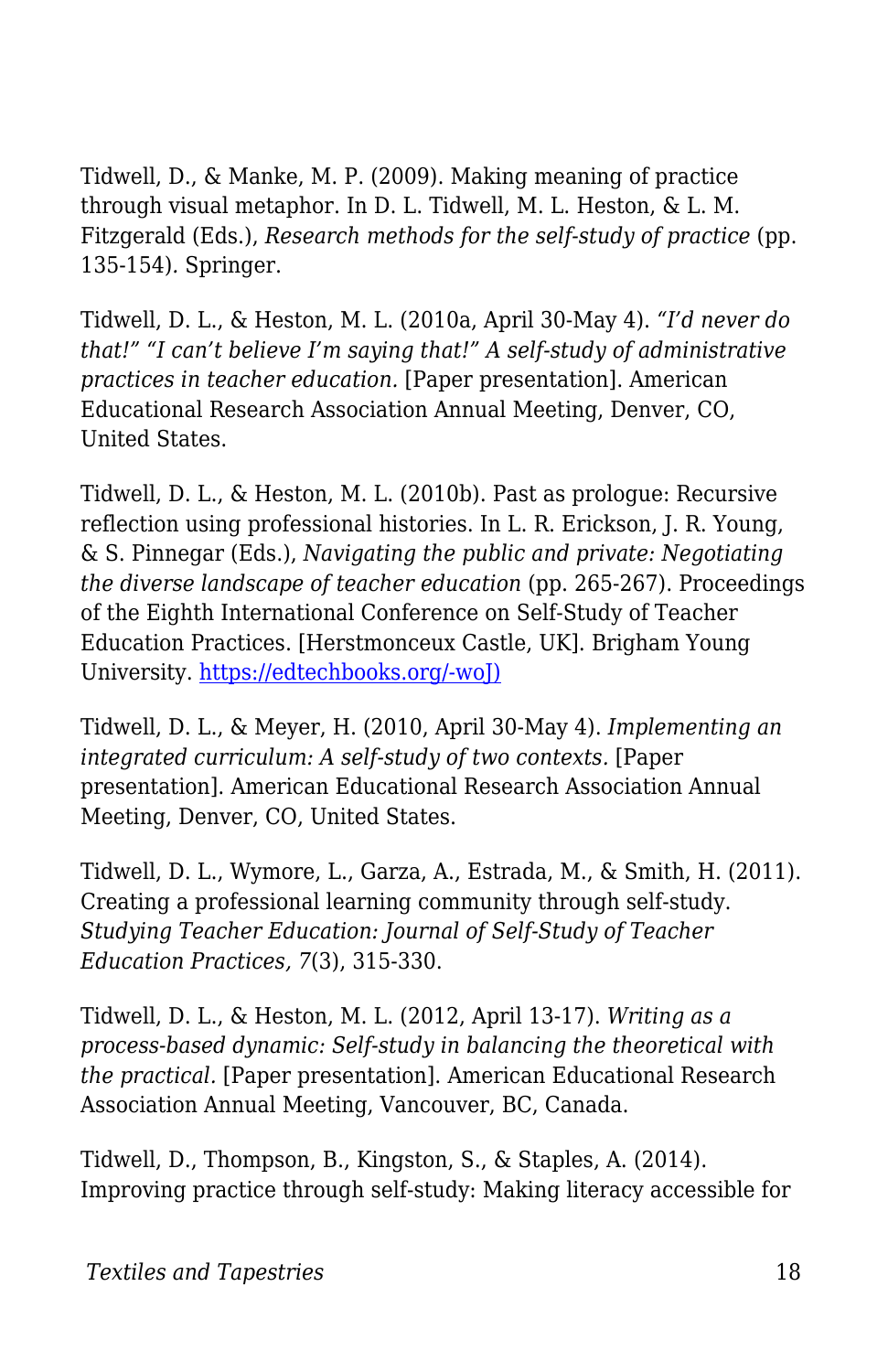students with significant developmental disabilities. In D. Garbett & A. Ovens (Eds.), *Changing practices for changing times: Past, present and future possibilities of self-study research* (pp. 198-200)*.* Proceedings of the Tenth International Conference on Self-Study of Teacher Education Practices. [Herstmonceux Castle, UK]. University of Auckland.

Tidwell, D. L., with Schwartz, P. T., & Dunn, J. T. (2014). Familial reality engendering feminism: The impact of a matriarchal upbringing on thinking about teaching and learning. In M. Taylor & L. Coia (Eds.), *Gender, feminism, and queer theory in the self-study of teacher education practices* (pp. 93-110)*.* Sense Publishers.

Tidwell, D. (2015, April 16-20). *Examining the facilitation of educators' self-study for instructional change.* [Paper presentation]. American Education Research Association Annual Meeting, Chicago IL, United States.

Tidwell, D. (2016, April 8-12). *Negotiating a synchronous online environment: Examining my role as an online instructor.* [Paper presentation]. American Educational Research Association Annual Meeting, Washington, DC., United States.

Tidwell, D., & Staples, A. (2017). The collaborative process in educators' self-study of practice. In M. C. Dalmau, H. Guðjónsdóttir, H., & D. Tidwell (Eds.). Taking a fresh look at education**:** Framing professional learning in education through self- study (pp. 89-112). Sense Publishers.

Tidwell, D., Gudjonsdottir, H., & Jess, M. (2019, April 5-9). *Object-ive self-study of administrative work*. [Paper presentation]. American Educational Research Association, Annual Meeting, Toronto, ON, Canada.

Walker, L. O., & Avant, K. C. (2014). *Strategies for theory construction in nursing* (5th ed.). Prentice-Hall.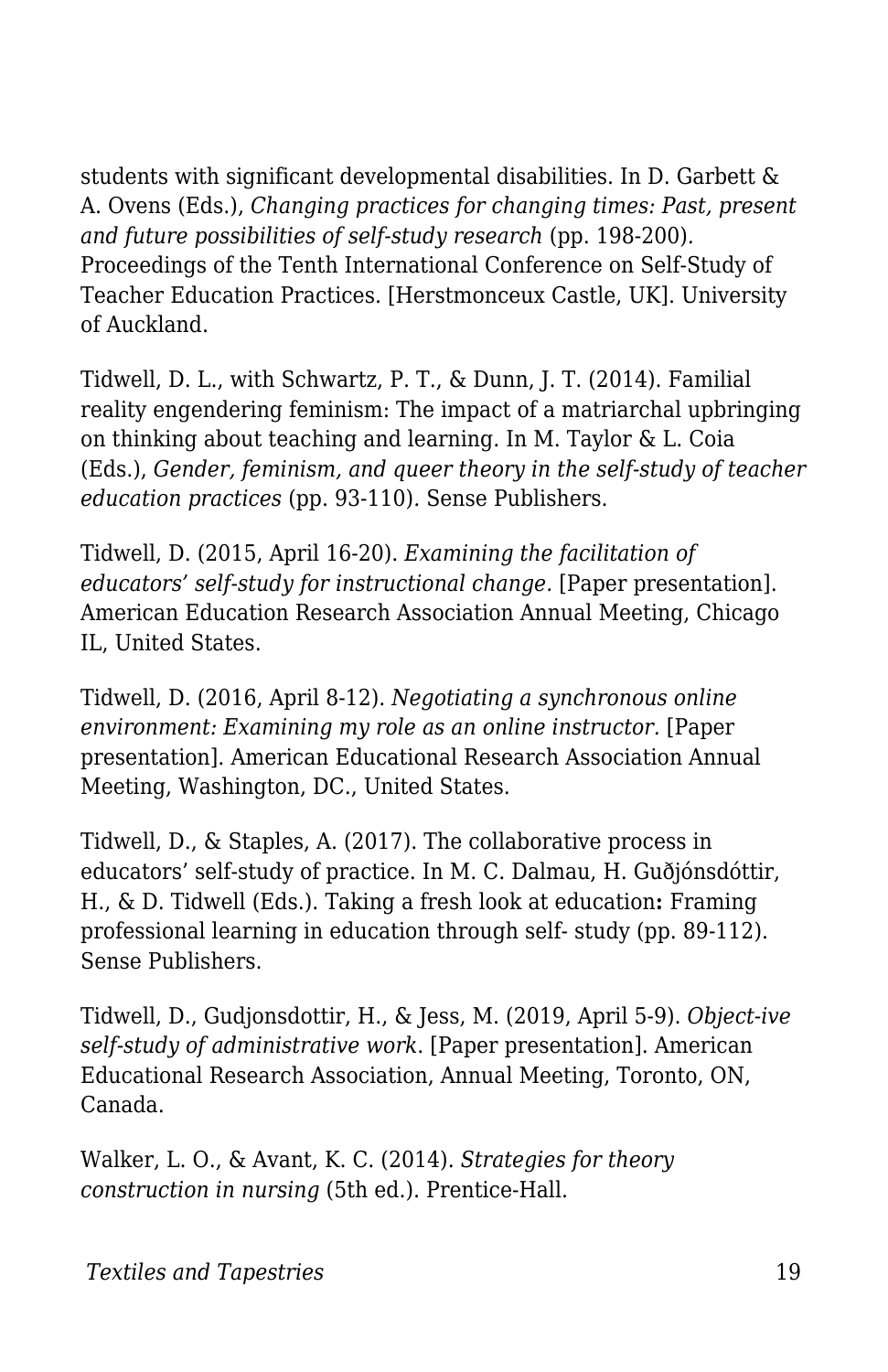Watson, G. C. (2018). S-STEP methodology to study teaching graduate students. In D. Garbett & A. Ovens (Eds.), *Pushing boundaries and crossing borders: Self-study as a means for researching pedagogy.* Proceedings of the 12th International Conference on Self Study of Teacher Education Practices (pp. 279-298). [Herstmonceux Castle, UK]. University of Auckland.

Webster, L., & Mertova, P. (2007). *Using narrative inquiry as a research method: An introduction to using critical event narrative analysis in research on learning and teaching*. Routledge.

Young J. R., & Erickson, L. B. (2011). Imagining, becoming, and being a teacher: How professional history mediates teacher educator identity. *Studying Teacher Education: Journal of Self-Study of Teacher Education Practices*, *7*(2), 121-129



Tidwell, D. & Edwards, L. (2020). Retrospective Self-